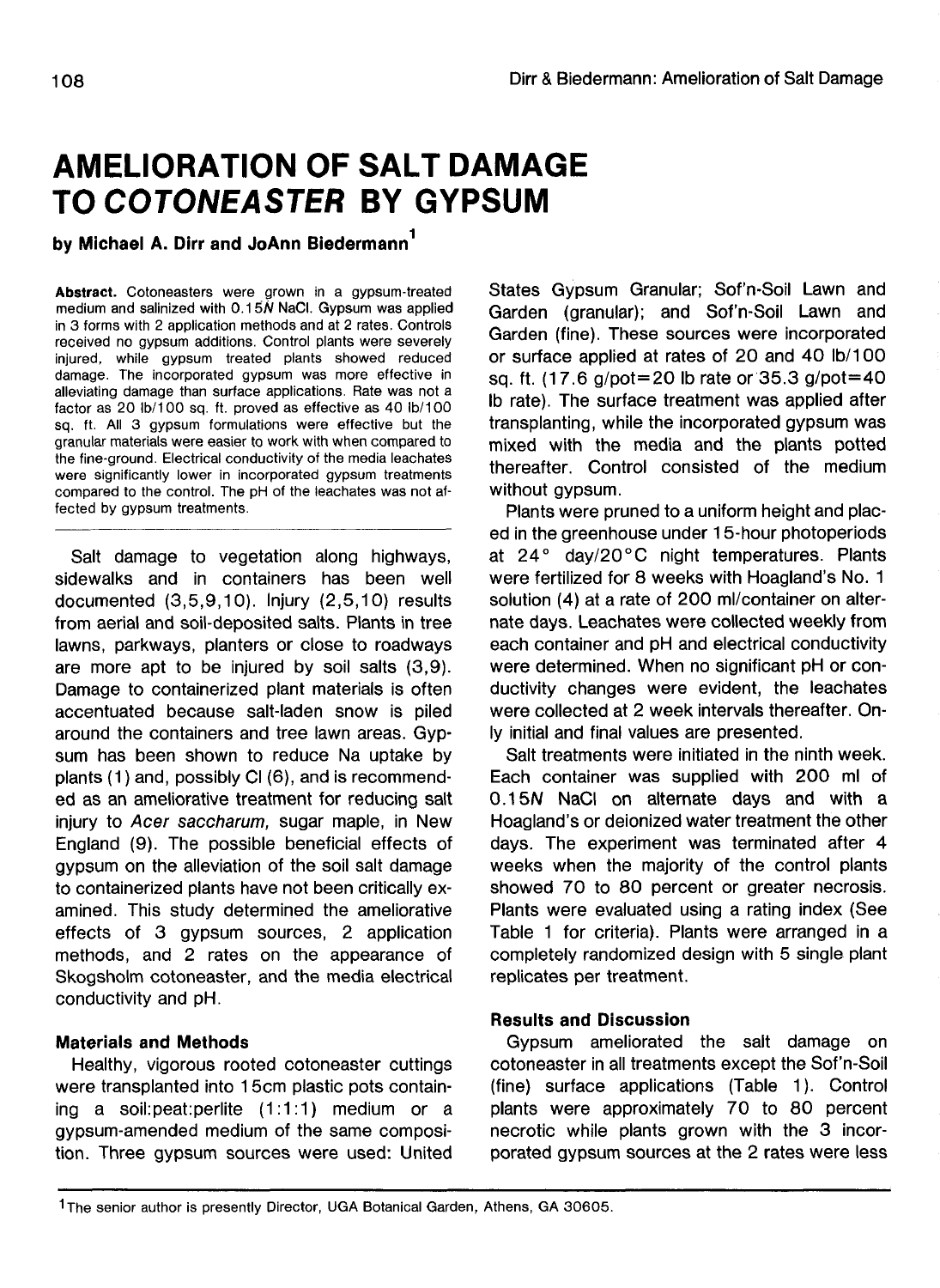than 40 percent necrotic. A high rate of soil salt application was used in this study to produce toxicity symptoms. Under normal conditions container-grown plants would not be exposed to these quantities and the ameliorative effect of gypsum would possibly be greater.

The incorporated gypsum proved more effective than surface applications. The use of gypsum on established plants in tree lawns and containers, however, would probably necessitate surface applications. Three gypsum applications methods used in Maine experiments were most effective in the following order: surface, subsurface, and subsurface combined with mechanical soil aeration (9). Drill hole application would work but the cost might preclude this method. In new plantings the gypsum could be easily mixed with the backfill.

Both rates appeared to be effective. The 20 and 40 lb./100 sq. ft. translate into 4.36 and 8.72 tons/acre, respectively. Rates of gypsum application required to achieve soil salts reduction varies from 4 to 15 tons/acre (9). Plice (7) reported that 4 to 6 tons/acre reclaimed strongly saline soils, and that 12 tons/acre offered the advantage of reducing salts more quickly. Gypsum treatments

are effective over a long time period and annual or biennial treatments are not necessary.

The electrical conductivities (measure of total ions in solution) were significantly lower in all incorporated gypsum treatments than in the controls. Surface applications of Sof'n-Soil (granular) at 40 Ib and Sof'n-Soil (fine) at both rates also resulted in lower conductivities. The plants grew better in the soils with lower salt content. This is to be expected in view of the reported effects of high soil salts on plant growth (8). Although tissue analysis was not completed, it is logical to assume that levels of Na and Cl were lower in plants grown with gypsum. Ayoub (1) reported a 30 to 85 percent reduction in leaf Na from plants grown in saline soils treated with gypsum. Jacobs (6) showed that gypsum applications resulted in greater soil Cl reductions than those of controls (non-gypsum). Both Na and Cl ions have been implicated in plant salt damage (2,5,10) and if they are effectively reduced in plant tissue then increased vigor should result.

The pH changes due to gypsum treatments were negligible although there was 0.5 to 0.8 unit change from the initial values to the final. This was

| Gypsum<br>source | Application<br>method | Rate lbs/<br>100 sq.ft. | Appearance<br>$index^z$ | Conductivity |              | pН      |       |
|------------------|-----------------------|-------------------------|-------------------------|--------------|--------------|---------|-------|
|                  |                       |                         |                         | initial      | final        | initial | final |
| Control          |                       |                         | 3.7a <sup>y</sup>       | 3.7a         | 9.1a         | 4.9     | 5.8   |
| Granular         | Surface               | 20                      | $2.6$ $cde$             | $2.6$ $cde$  | 8.6 ab       | 5.2     | 5.6   |
|                  |                       | 40                      | 2.1 defah               | 2.1 defah    | $7.5$ abcd   | 5.2     | 5.9   |
|                  | Incorporated          | 20                      | 1.6h                    | 1.6h         | $5.7$ fgh    | 5.3     | 6.0   |
|                  |                       | 40                      | $2.1$ defa              | $2.1$ defa   | $5.7$ fgh    | 5.2     | 5.8   |
| Sof'n Soil       | Surface               | 20                      | $2.3$ $\cot$            | $2.3$ $cdef$ | $7.7$ abc    | 5.2     | 5.7   |
| (granular)       |                       | 40                      | 2.8 <sub>c</sub>        | 2.8cd        | $7.2$ bcde   | 5.2     | 5.8   |
|                  | Incorporated          | 20                      | $2.0$ efgh              | 2.0 efah     | 4.6h         | 5.5     | 6.1   |
|                  |                       | 40                      | 1.5h                    | 1.5h         | 5.3 gh       | 5.8     | 6.0   |
| Sof-n Soil       | Surface               | 20                      | $3.0$ abc               | $3.0$ abc    | 6.3 cdefa    | 5.1     | 5.8   |
| (fine)           |                       | 40                      | 3.6ab                   | 3.6ab        | $6.8$ $cdef$ | 5.2     | 6.0   |
|                  | Incorporated          | 20                      | 1.7 gh                  | 1.7 gh       | 4.7h         | 5.3     | 6.0   |
|                  |                       | 40                      | 1.8 gh                  | 1.8 gh       | 5.4 fgh      | 5.4     | 6.1   |

# **Table 1. Effect of gypsum sources, application methods, and rates on the appearance of Cotoneaster dammeri 'Skogsholmen' and on the initial and final leachate electrical conductivities and pH values.**

 $z_{\text{Appearance}}$  incides:  $0 =$ no damage; 1-20%, 2-40%, 3-60%, and 4-80% browning; 5-dead.

YMean separate, within columns, by Duncan's multiple range test, 0.05 level.